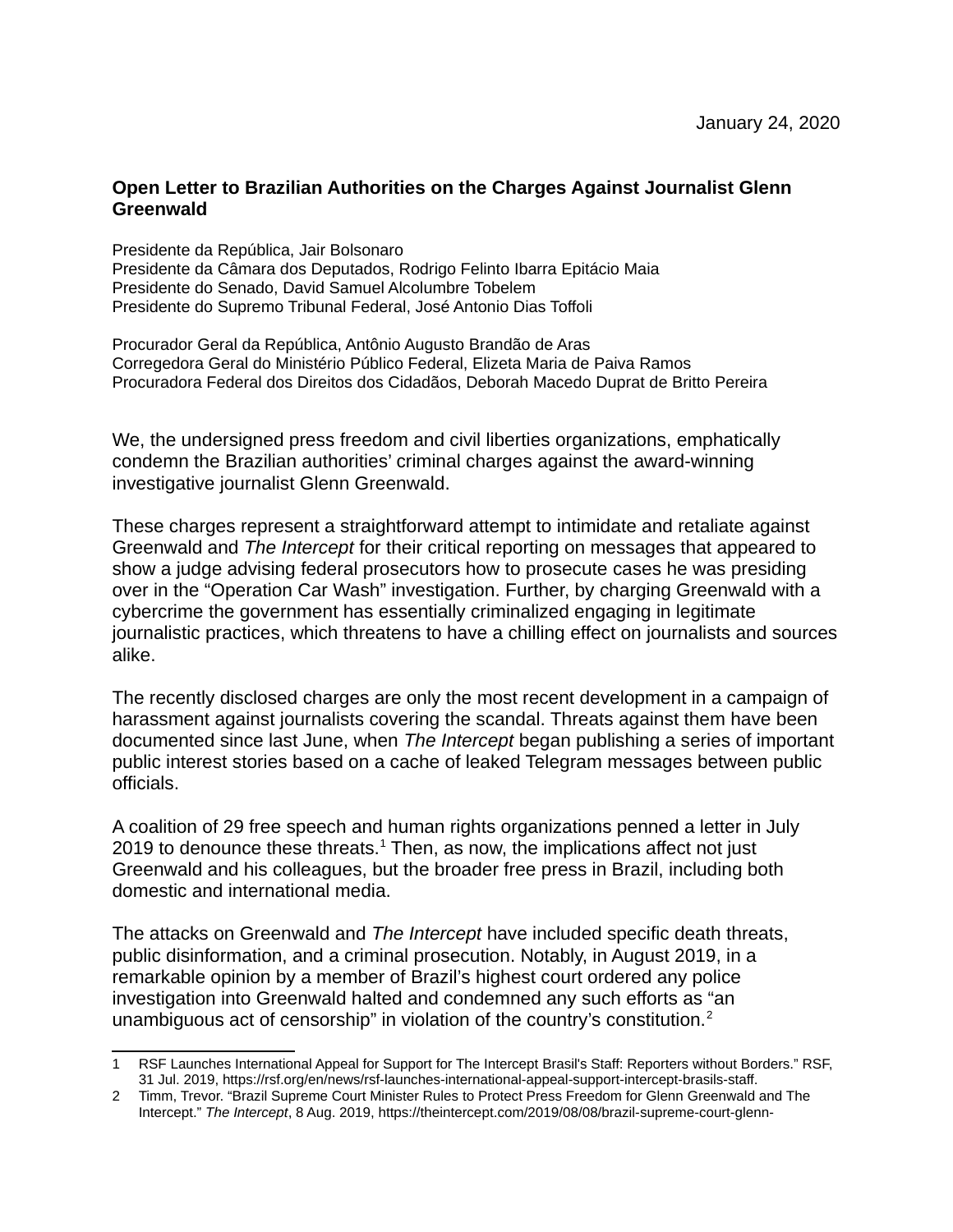The right of journalists to report on primary source materials documenting official malfeasance is a critically important press freedom issue. The Federal Prosecutor's Office has abused its power by charging Greenwald for doing just that — despite a federal police conclusion just last month that there was no evidence that Greenwald committed any crime in relation to the leaked messages.<sup>[3](#page-1-0)</sup>

Given the Supreme Court injunction and that federal police conclusion, the Federal Prosecutor's Office's position that Greenwald conspired to commit a crime with his anonymous source is unjustifiable.

These charges await approval from a federal judge, giving the courts the opportunity to reject them and protect freedom of the press. Even so, the chilling effect of such legal intimidation remains. If these tactics are allowed to stand, it would jeopardize all Brazilians' freedom of speech, freedom of the press, and freedom to participate in democracy.

## Sincerely,

| Freedom of the Press Foundation*                  | Fundación Datos Protegidos (Chile)        |
|---------------------------------------------------|-------------------------------------------|
| <b>Reporters Without Borders</b>                  | Fundación Karisma                         |
| Access Now                                        | Fundación Huaira (Ecuador)                |
| Agência Pública                                   | Fundación Vía Libre                       |
| American Civil Liberties Union                    | Human Rights Watch                        |
| <b>ARTICLE 19 Brazil and South America</b>        | <b>IFEX</b>                               |
| Asociación por los Derechos Civiles               | <b>IFEX-ALC</b>                           |
| <b>Association for Progressive Communications</b> | <b>IPANDETEC Centroamérica</b>            |
| (APC)                                             | Instituto Vladimir Herzog                 |
| <b>Brave New Films</b>                            | International Press Institute             |
| Brazilian Association of Investigative Journalism | Intervozes                                |
| (Abraji)                                          | National Federation of Brazilian Jour     |
| <b>CODEPINK</b>                                   | (FENAJ)                                   |
| Columbia Journalism Review                        | Newscoop                                  |
| <b>Committee to Protect Journalists</b>           | Pen International                         |
| Cooperativa Tierra Común                          | Reporters Committee for Freedom o         |
| <b>Demand Progress</b>                            | Roots Action                              |
| Derechos Digitales                                | Sursiendo CCD                             |
| Doc Society                                       | <b>TEDIC</b>                              |
| Electronic Frontier Foundation (EFF)              | <b>Ubunteam Community</b>                 |
| <b>ExposeFacts</b>                                | <b>Usuarios Digitales</b>                 |
| Fundación Acceso (Costa Rica)                     | <b>World Association of News Publishe</b> |
| Fundación Ciudadania Inteligente                  | Witness                                   |
|                                                   |                                           |

ador) hérica Instituto Vladimir Herzog  $\overline{\mathsf{fit}}$ ute **Brazilian Journalists** or Freedom of the Press ews Publishers

\* Glenn Greenwald serves as a member of the board of directors.

<span id="page-1-0"></span>greenwald/.

<sup>3</sup> Valeda, Raphael. "Spoofing: PF Buscou Crimes Em Conduta De Glenn, Mas Não Encontrou." *Metrópoles*, 20 Dec. 2019, https://www.metropoles.com/brasil/justica/spoofing-pf-buscou-crimes-em-conduta-de-glenn-mas-naoencontrou.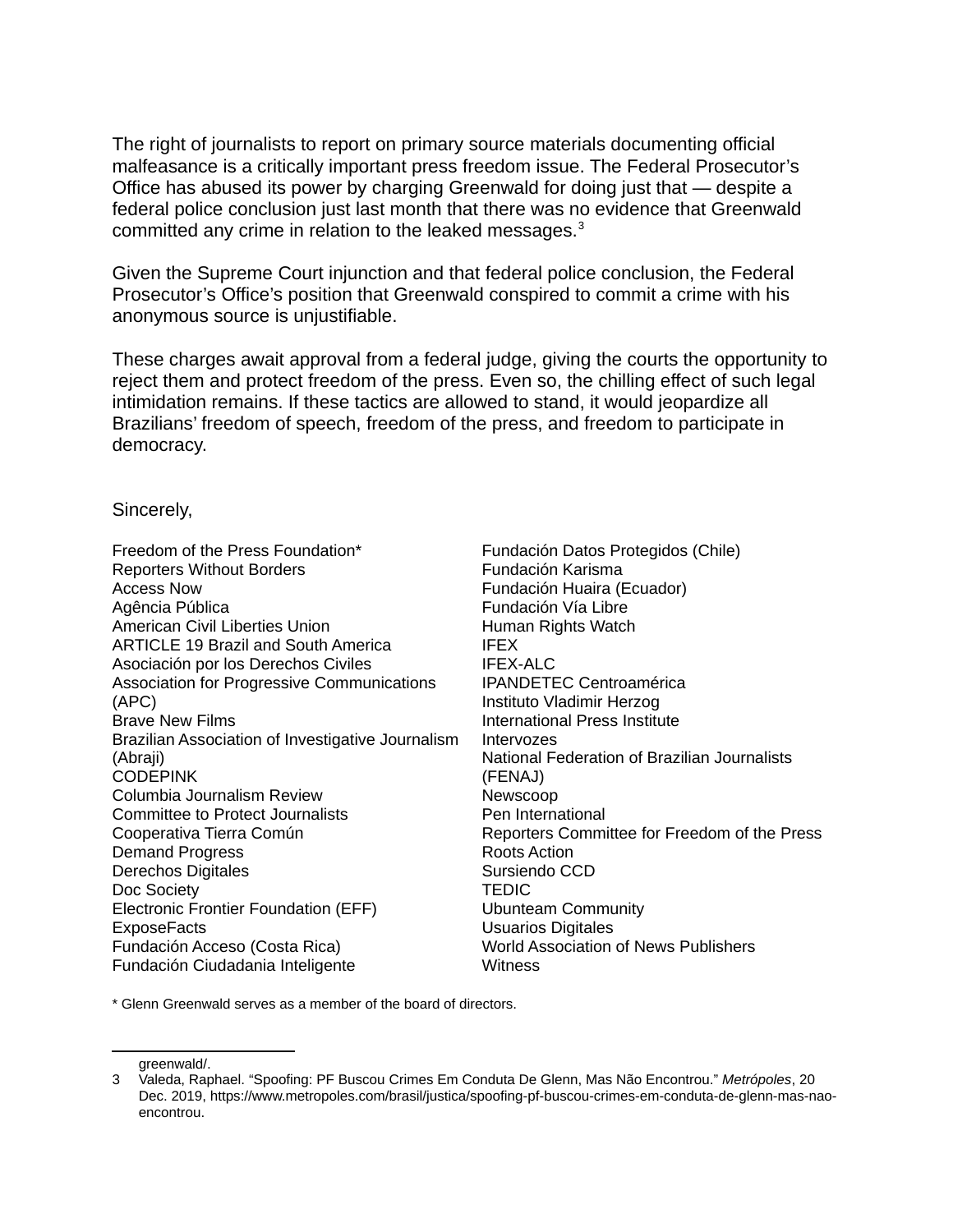## **Carta aberta às autoridades brasileiras sobre a denúncia do MPF contra o jornalista Glenn Greenwald**

Presidente da República, Jair Bolsonaro Presidente da Câmara dos Deputados, Rodrigo Felinto Ibarra Epitácio Maia Presidente do Senado, David Samuel Alcolumbre Tobelem Presidente do Supremo Tribunal Federal, José Antonio Dias Toffoli

Procurador Geral da República, Antônio Augusto Brandão de Aras Corregedora Geral do Ministério Público Federal, Elizeta Maria de Paiva Ramos Procuradora Federal dos Direitos dos Cidadãos, Deborah Macedo Duprat de Britto Pereira

As organizações signatárias, defensoras da liberdade de imprensa e dos direitos civis, condenam enfaticamente a denúncia oferecida pelo Ministério Público Federal (MPF) contra o renomado jornalista investigativo Glenn Greenwald.

Estas representam uma clara tentativa de intimidação e retaliação contra Glenn Greenwald e o *The Intercept Brasil*, em decorrência da publicação de uma série de reportagens com base em mensagens que aparentam indicar a colaboração entre um procurador e o juiz responsável por julgar os crimes identificados pela força-tarefa da Operação Lava Jato. Ao acusar Glenn Greenwald de ter cometido crimes digitais, o Ministério Público Federal (MPF) essencialmente criminaliza práticas legítimas relativas ao exercício jornalístico, inibindo simultaneamente jornalistas e suas fontes.

A denúncia apresentada no dia 21 de janeiro de 2020 pelo Ministério Público Federal (MPF) é apenas o mais recente episódio de uma extensa campanha para perseguir e desacreditar os jornalistas cobrindo o tema. Eles foram alvo de diversas ameaças desde junho de 2019, quando o *The Intercept Brasil* começou a reportar sobre o conteúdo das mensagens trocadas por autoridades públicas pelo aplicativo Telegram, obtidas por uma fonte anônima. Uma coalizão de 29 organizações defensoras da liberdade de expressão e dos direitos humanos publicou um chamado internacional em julho de 2019 para denunciar essas ameaças contra os jornalistas do The Intercept Brasil<sup>[1](#page-2-0)</sup>. Naquele momento, assim como agora, o alcance desses ataques transcende a figura de Glenn Greenwald e de seus colegas, e impacta a liberdade de imprensa no Brasil como um todo.

Os ataques contra Glenn Greenwald e o The Intercept Brasil incluem ameaças de morte, desinformação e um processo criminal. Vale destacar que uma investigação foi interditada em agosto de 2019, por uma decisão liminar de um ministro do Supremo Tribunal Federal (STF), na qual afirma que a iniciativa poderia "configurar inequívoco ato de censura", em violação da Constituição Federal<sup>[2](#page-2-1)</sup>.

<span id="page-2-0"></span><sup>1</sup> RSF Launches International Appeal for Support for The Intercept Brasil's Staff: Reporters without Borders." RSF, 31 Jul. 2019, https://rsf.org/en/news/rsf-launches-international-appeal-support-intercept-brasils-staff.

<span id="page-2-1"></span><sup>2</sup> Timm, Trevor. "Brazil Supreme Court Minister Rules to Protect Press Freedom for Glenn Greenwald and The Intercept." *The Intercept*, 8 Aug. 2019, https://theintercept.com/2019/08/08/brazil-supreme-court-glenngreenwald/.